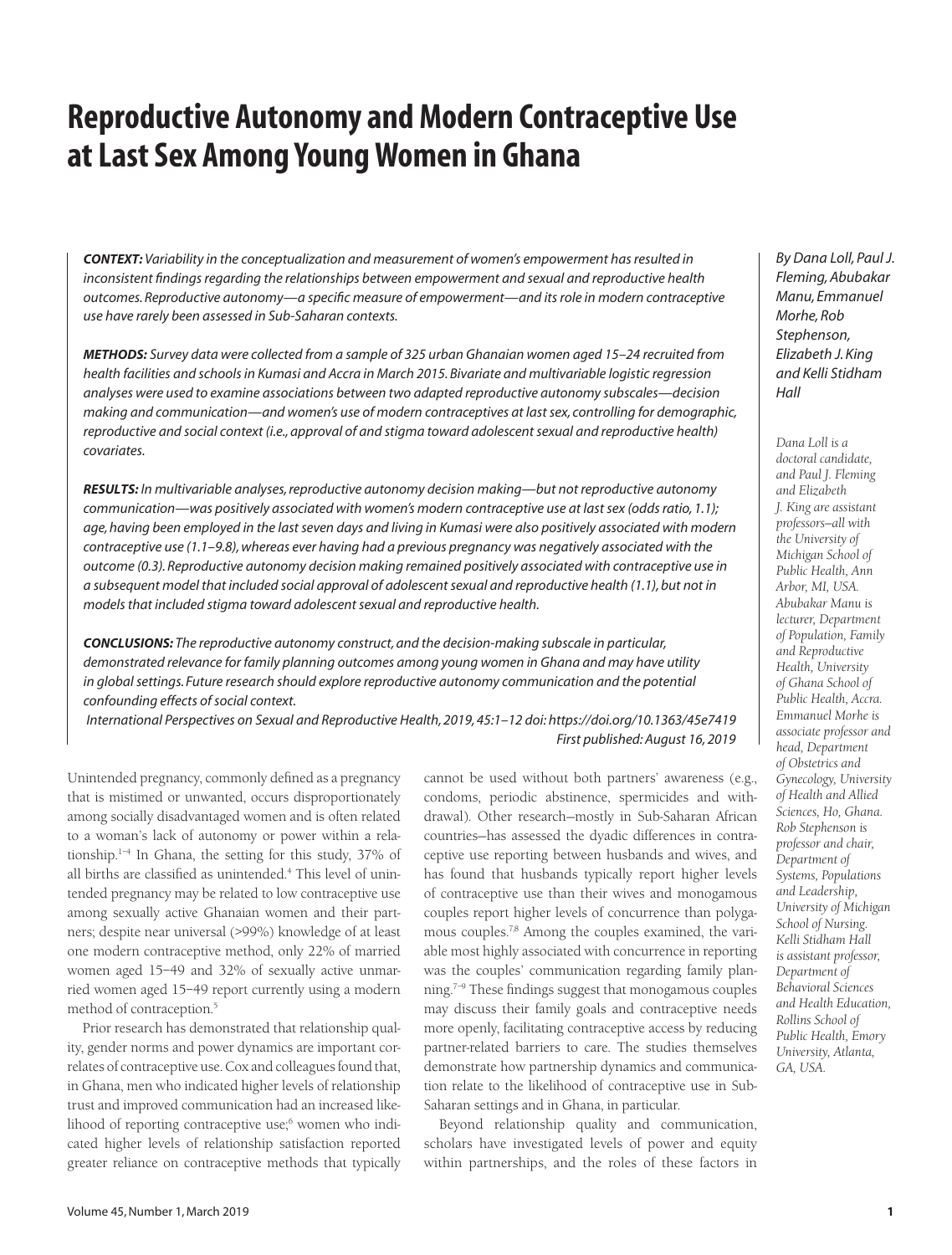determining contraceptive use. For example, Stephenson and colleagues demonstrated that among men and women in Kenya and Ethiopia, increased levels of gender-equitable attitudes were positively associated with reported contraceptive use.10 Researchers have also shown that modern contraceptive use among women is negatively associated with their experiencing intimate partner violence.11,12 These studies demonstrate the particular influence of power, equity and violence in determining a woman's ability to practice contraception. Although all of these relationship characteristics suggest the potential role of power imbalances in determining contraceptive use, it is important to explicitly study power and autonomy as they relate to contraceptive use. Doing so will build evidence for the role of autonomy as a possible influence on contraceptive use and as a possible intervention point.

The importance of relationship quality, communication and power dynamics in regard to contraceptive use has been demonstrated among married adult women;<sup>6</sup> however, less is known about relationship dynamics among unmarried Ghanaian youth, the focus of this study. Qualitative research has described the nature of these relationships through attributes, including negative attitudes toward sexual partners, low knowledge of safe sex, low levels of communication between partners, adherence to sex and relationship gender norms, and unequal power dynamics.13,14 Young Northern Ghanaian men aged 14–20 indicate that they generally communicate with their male peers about sex and rarely discuss sex with intimate partners.<sup>13</sup> Young Northern Ghanaian women aged 16–21, on the other hand, describe financial dependence on their male partner and the gender norm of condom use being the man's responsibility as challenges in negotiating condom use with their partner.<sup>14</sup> Taken together, these results indicate that relationships among youth in Ghana may include low knowledge of sexual health, low levels of communication, gendered and inequitable power dynamics, and distrust.13,14 On the basis of findings from older married women,<sup>6</sup> these relationship-quality attributes may be associated with low contraceptive use and decision-making power among young women in Ghana, although this has yet to be explored.

As a step toward a more specific analysis, researchers have investigated the relationship between a woman's level of empowerment and her likelihood of practicing contraception; however, empowerment is a multifaceted concept, and studies have varied operationalization of the construct. In work done across several African countries, for example, empowerment was operationalized using the Demographic and Health Survey measures of household economic decision making.15 In addition, mobility or freedom of movement, attitudes toward women's status, educational attainment and employment have been used as proxy indicators for women's empowerment.16–19 Findings from these studies generally indicate that empowerment is associated with positive sexual and reproductive health outcomes, including lower fertility, longer birthspacing and reduced unintended pregnancy—all of which are often achieved through increased contraceptive use.<sup>19</sup> Thus, it is important to consider more explicit indicators of women's reproductive empowerment.

To promote specificity and enhance comparison across studies, we investigate how reproductive empowerment can be ascertained using the construct of reproductive autonomy, defined as "having the power to decide about and control matters associated with contraceptive use, pregnancy and childbearing."20 Women with reproductive autonomy can "control whether and when to become pregnant, whether and when to practice contraception (and which method to use), and whether and when to continue a pregnancy."21

Upadhyay et al., using a scale reflecting reproductive autonomy decision making and communication within an existing relationship, showed that reproductive autonomy communication was negatively associated with nonuse of a modern contraceptive at recent sex among a cohort of U.S. women.<sup>20</sup> The construct of reproductive autonomy is underexplored in Sub-Saharan countries, however, where rates of unintended pregnancy are higher and consequences more severe.<sup>1,20,22</sup> In their review of measures of empowerment in family planning evaluations, Mandal and colleagues recommend that researchers and program implementers review, adapt and test existing reproductive empowerment measures—including the Reproductive Autonomy Scale developed by Upadhyay et al.—in developing-country contexts.23 To our knowledge, no study has applied the Reproductive Autonomy Scale or investigated its association with modern contraceptive use in Sub-Saharan Africa. Furthermore, social networks and social stigma regarding adolescent sexual and reproductive health—conveyed through parental influence, community norms and inequitable partnership dynamics—have been shown to be associated with the sexual and reproductive health of young women in Ghana and other Sub-Saharan countries;<sup>24-29</sup> however, the association between reproductive autonomy and contraceptive use in this context of strong social influence on adolescent sexual and reproductive health has not been investigated.

To address these gaps, we sought to examine whether reproductive autonomy within a partnership—as measured by a modified version of the validated scale developed by Upadhyay et al.—is associated with modern contraceptive use at last sex among young women in Ghana. We hypothesized that higher levels of reproductive autonomy would be associated with a greater likelihood of modern contraceptive use at last sex. In addition, we examined the associations between social context variables—specifically social approval and social stigma—and contraceptive use to explore their influence on the relationship between reproductive autonomy and modern contraceptive use at last sex.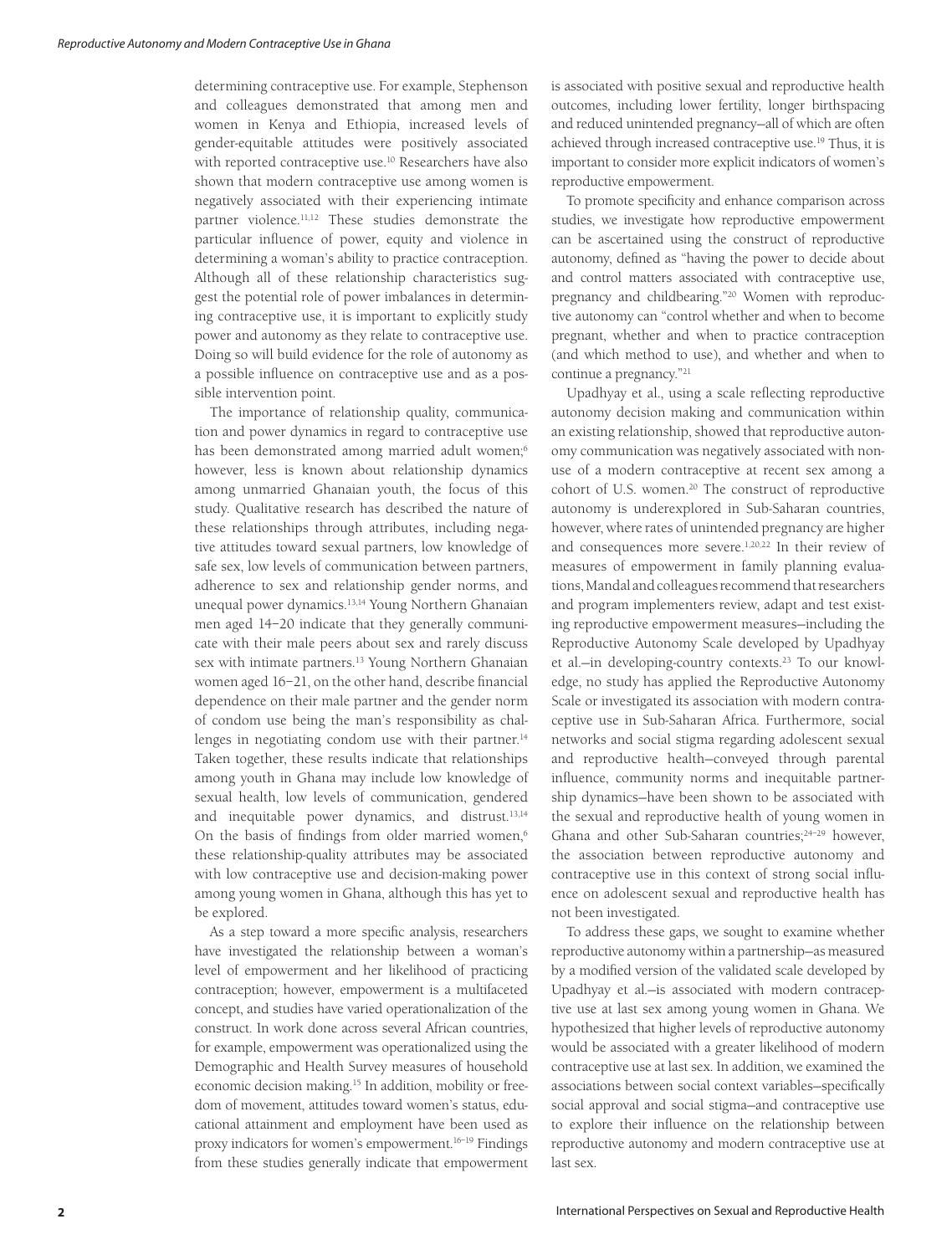# **METHODS Data**

For this analysis, we used data from a larger study of adolescent sexual and reproductive health stigma among women aged 15–24, which was conducted in Ghana in March 2015. The original reproductive autonomy–related research questions and the survey items to answer them were embedded within this parent study prospectively during the design phase.30 The research team employed cluster sampling to recruit 15–24-year-old women from sites in Accra and Kumasi purposively selected to ensure the heterogeneity of participant experiences. The sites were four public, coeducational and female-only senior high schools within the Ghana Education Service; two universities (the University of Ghana and Kwame Nkrumah University of Science and Technology); and five Ghana Health Service facilities offering antenatal, postnatal, family planning and child welfare services (health facilities with high client caseloads were selected to ensure an ample sample). This frame helped to ensure that the sample represented young women with a diverse range of sexual and reproductive health experiences, including those who reported being currently pregnant, having ever been pregnant, having given birth, having practiced family planning and having accessed abortion services. Overall, 1,080 women aged 15–24 were recruited from these facilities. Research assistants obtained written informed consent and then enrolled eligible participants in the study.

A total of 1,064 women completed the survey. Trained interviewers used tablets to administer the questionnaire through a Qualtrics mobile application—a secure, Web-based data-collection and data-management system. Interviews took place in a private location of the respondent's choice, such as a private room in the facility or the participant's home; time to completion depended on reproductive experiences and histories, with a range of 30–90 minutes. All participants received cell phone calling credit worth five Ghanaian cedis (in 2015, approximately US\$1.30) in exchange for their time. The study was approved by institutional review boards at the University of Michigan, the Ghana Health Service, the University of Ghana and Kwame Nkrumah University of Science and Technology.

## **Measures**

*•Dependent variable*. Respondents who reported having ever used a modern contraceptive method (i.e., the pill, IUD, injectable, implant, condoms, emergency contraception and sterilization) were asked whether they had used any of those methods at last sex; responses were coded as "yes" or "no/ don't know." For this analysis, we created a dichotomous variable indicating whether a woman responded "yes" to having used any modern method at last sex.

•*Independent variables*. Our main independent variables were two reproductive autonomy measures representing abbreviated subscales from Upadhyay et al.'s Reproductive Autonomy Scale.20 Specifically, we adapted items from

two of the three subscales: the reproductive autonomy decision-making subscale and the reproductive autonomy communication subscale (Appendix Table 1). Because reproductive coercion is related to intimate partner violence, we excluded the freedom from coercion subscale and focused our research on the other two subscales, which were applicable to all relationship types. For our decision-making measure, we excluded one of the four original items that asked women who has the most say about which method they would use to prevent pregnancy. For our communication measure, we excluded two of the original five items: one that asked women if it is easy to talk with their partner about sex and another that asked women if they could talk to their partner if they were worried about being pregnant or not pregnant. Items were selected on the basis of their applicability to multiple domains of sexual and reproductive health, including fertility preferences, sexual activity, modern contraceptive use and pregnancy resolution in our specific Ghanaian context. In addition, for our decision-making measure, we modified the wording of the original items; the initial scale asked respondents to indicate who made decisions, but we reoriented items from the perspective of respondents and asked them to indicate their level of agreement with each statement. We also modified the response options, offering four options, rather than the original scale's three. Response options and wording for communication items were consistent with the original scale.

The three items used in our reproductive autonomy decision-making subscale were "You, not your partner, has the most say about whether you would use a method to prevent pregnancy," "You, not your partner, has the most say about when you have a baby in your life" and "If you became pregnant but it was unplanned, you, not your partner, would have the most say about whether you would raise the child, seek adoptive parents, or have an abortion." Response options were scored on a four-point scale ranging from "strongly disagree" to "strongly agree." Responses were summed to form a continuously treated scale with a range of 3–12. The Cronbach's alpha for our reproductive autonomy decision-making subscale was 0.62, demonstrating acceptable reliability.

Our reproductive autonomy communication subscale was based on the following three items: "My partner would support me if I wanted to use a method to prevent pregnancy," "If I didn't want to have sex, I could tell my partner" and "If I really did not want to become pregnant, I could get my partner to agree with me." Although the first and the last items imply communication rather than refer directly to communication that could occur, these items were maintained because they demonstrated a woman's ability to achieve her preferred outcome when communicating with her partner. Response options and scoring were the same as for the decision-making measure. The Cronbach's alpha for the reproductive autonomy communication subscale was 0.64, demonstrating acceptable reliability.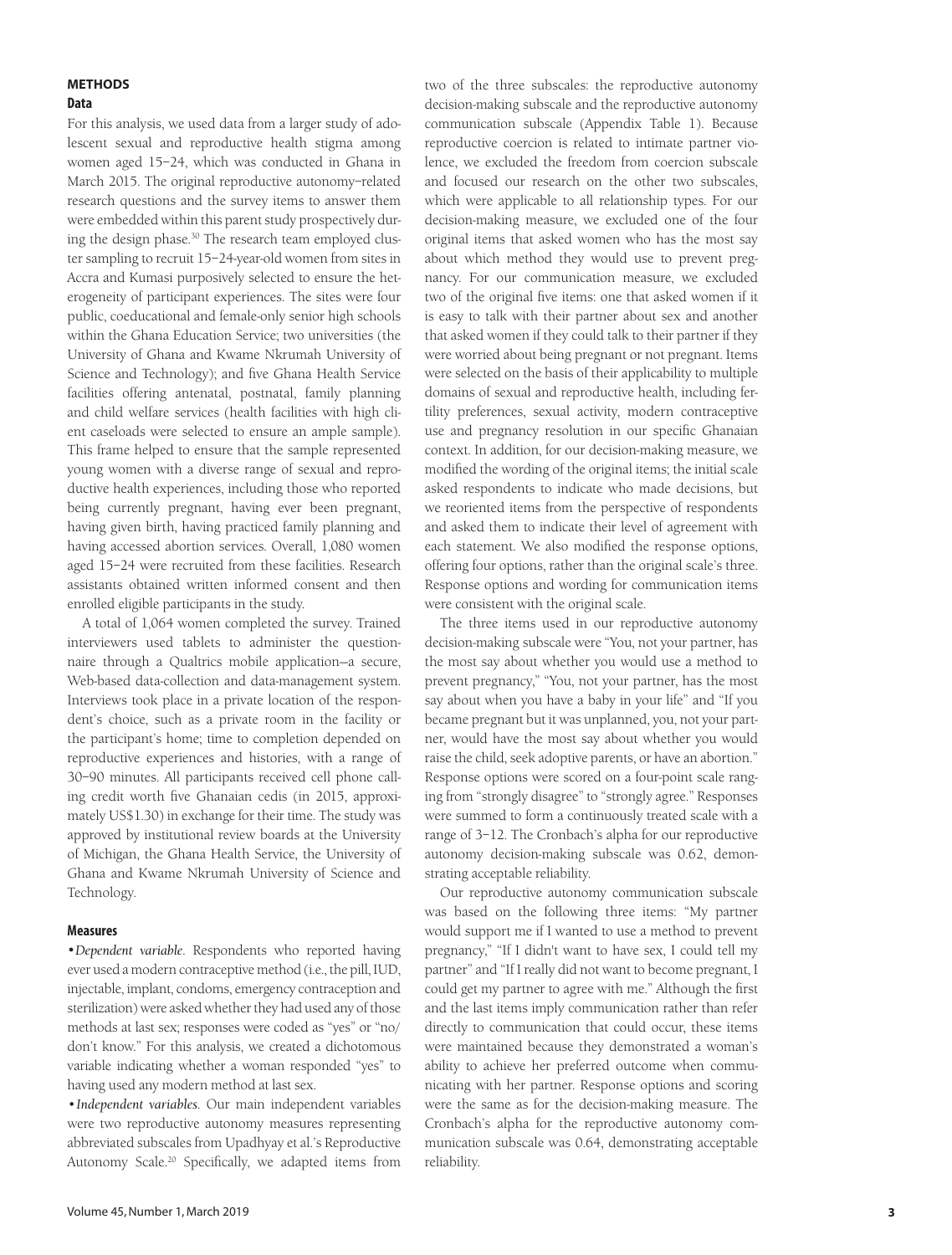•*Covariates*. One key covariate was women's perception of social approval for sexual and reproductive health. For this measure, participants were asked how supportive nine specific social groups in their community are about teenagers' sexual and reproductive health issues and needs; the social groups were the overall community, men, women, schools, health care facilities or workers, religious centers or leaders, parents, other family members and friends. Young women reported whether each of the groups was extremely supportive, somewhat supportive, somewhat unsupportive or extremely unsupportive. Groups identified as being extremely or somewhat supportive were scored 1, and others were scored 0. Items were summed to create an index that ranged from 0 to 9, with higher scores reflecting greater community support for adolescent sexual and reproductive health. The Cronbach's alpha for this index was 0.71, demonstrating acceptable reliability.

We also included the Adolescent SRH Stigma Scale, which was developed by Hall et al. to measure stigma toward adolescent sexual and reproductive behaviors and outcomes.30 Items in the scale were informed by qualitative interviews with young Ghanaian women that demonstrated three major domains of stigma in this context. Enacted stigma represents the extent to which women experience gossip, marginalization and mistreatment related to their sexual and reproductive health experiences; this domain includes items such as "Becoming pregnant and having a baby as a teen would cause others to tease, insult, swear, or gossip about me." Internalized stigma represents the disgrace and shame that young women feel as a result of their experiences and enacted stigma; this domain includes items such as "Teens who use modern family planning are viewed as bad girls." Finally, stigmatizing lay attitudes reflect community-held attitudes that young women who engage in sex, become pregnant or have a child or an abortion are immoral or "bad girls"; this domain includes items such as "Modern family planning is not acceptable for unmarried women." Hall et al. conducted confirmatory factor analysis using a backward elimination approach to develop the final 20-item scale; scores reflect the degree to which respondents agree with stigmatizing statements, with higher scores indicating higher levels of stigma. The Cronbach's alpha for this final scale was 0.74, demonstrating acceptable reliability.<sup>30</sup>

Existing research has demonstrated numerous sociodemographic characteristics associated with the use of modern contraceptives, including age, employment status, educational attainment and religious affiliation.<sup>19,31-40</sup> Given their demonstrated relevance to the outcome of interest, we include measures of these and other characteristics with theoretical relevance as control variables. Age was measured as a continuous variable ranging from 15 to 24. Ethnic group was a categorical variable that included Akan, Ga or Dangme, Ewe and other ethnic groups. Employment was a binary measure of whether respondents had been employed in the past seven days. Educational attainment was a categorical variable with the following categories: no

formal education, some or completed primary education, some or completed middle school, some or completed secondary school, and any higher education (i.e., university). Relationship status was a categorical variable with the categories married or engaged, cohabiting with a partner (but not married or engaged), in a serious relationship (but not cohabiting) and dating casually or having sex. Religious affiliation was a categorical variable including Pentecostal or Charismatic Christian; Catholic; Anglican, Methodist or Presbyterian; other Christian; Muslim; or none. Religious attendance was a categorical variable that indicated how frequently respondents typically attend church or mosque (at least once a week, at least once per month or less than monthly). City was a binary measure indicating whether respondents were recruited from Accra or Kumasi. Recruitment site was the clustering variable for the robust standard errors that were used for the analysis.

In addition, we included binary variables of ever having been pregnant and ever having had an abortion. To maintain adequate sample size and prevent regression models from purging responses from never-pregnant women, for the abortion variable, those who had never been pregnant and those who had been pregnant but had not had an abortion were coded as 0 and served as the reference group; respondents who had ever been pregnant and had had an abortion were coded as 1.

#### **Statistical Analysis**

Because our analysis explored the associations between reproductive autonomy within a partnership and selfreported modern contraceptive use, we excluded 402 participants who reported not currently being in a relationship, 331 who had never had sex, 81 who mentioned being pregnant or pregnancy intention as a reason for not using a modern contraceptive at last sex and 59 who were missing data on key variables of interest. The analytic sample totaled 325 individuals.

We used descriptive statistics to examine young women's sociodemographic and reproductive background characteristics, social context variables, reproductive autonomy levels and contraceptive use. We then employed bivariate analyses to examine associations between each reproductive autonomy subscale and contraceptive use at last sex, and between covariates and contraceptive use at last sex.

We further examined the associations between the reproductive autonomy subscales and contraceptive use using multivariable logistic regression models that controlled for sociodemographic, reproductive and social context covariates; missing data on social approval and stigma variables reduced the sample size for this analysis to 301. Variables that demonstrated bivariate associations with p values greater than or equal to .10 were included in the multivariable models. Using a stepwise model-building approach with forward selection, we progressively added each included variable. At each step of the analysis, we assessed model fit using the Akaike information criterion values. We first tested these statistical models to analyze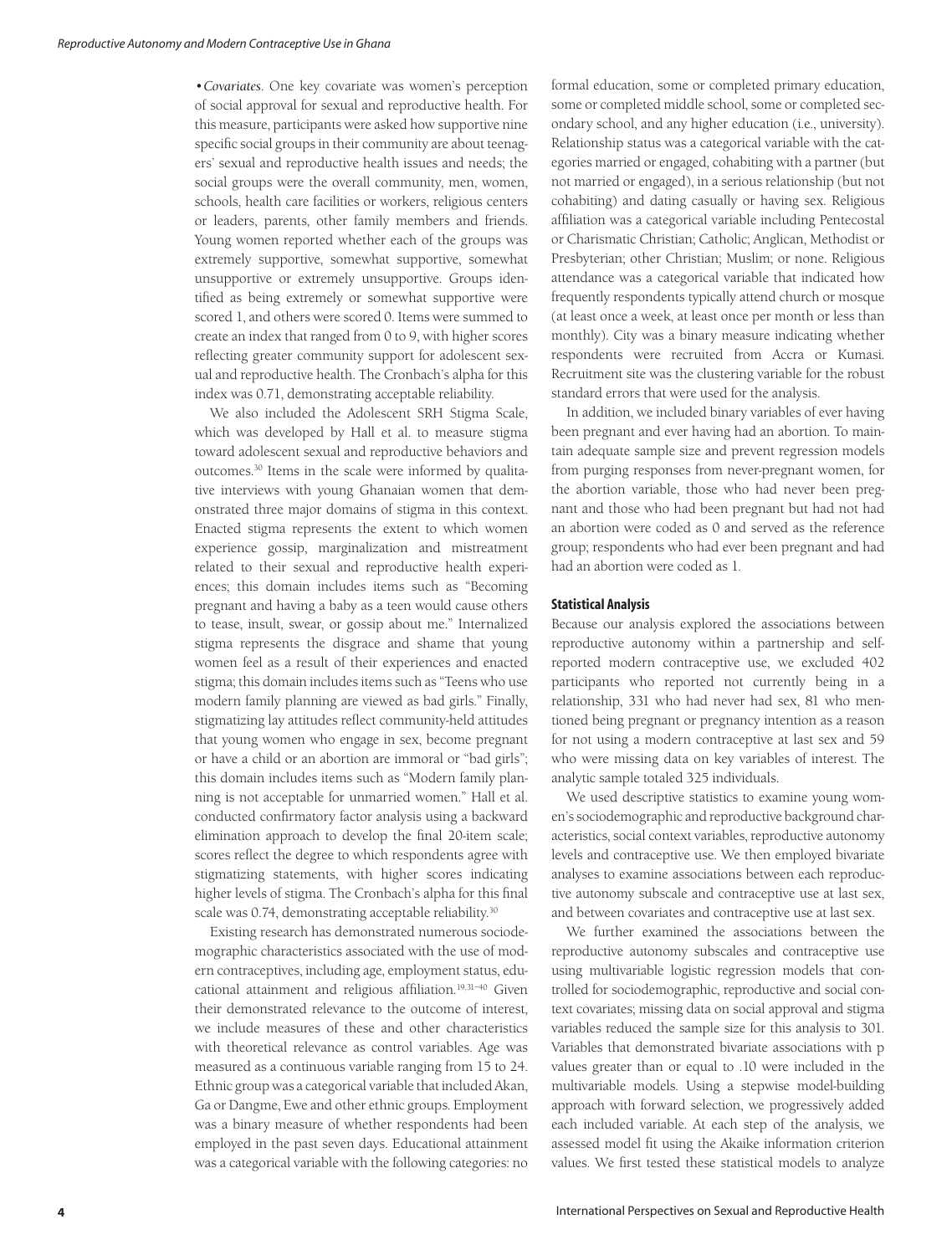the decision-making subscale and the communication subscale separately, because we conceptualized the two types of reproductive autonomy as unique and were interested in their potentially independent relationships with contraceptive use. Given the consistency in results, the final models presented reflect both subscales in a single model. Finally, we tested the social approval and stigma variables separately, and then combined them in a single model, given the consistency of results. We controlled for recruitment site– level correlations with inclusion of robust standard errors.

All analyses were conducted in Stata 14. Results are presented as adjusted odds ratios with 95% confidence intervals and p values (p<.05 was considered significant).

# **RESULTS**

# **Descriptive Statistics**

The mean age of the sample was 21 (Table 1). The largest proportion (36%) of young women had some or completed middle school education; only 6% had no education. The majority of respondents were some form of Christian (91%) and attended religious services on a weekly basis (78%). Only 37% of women reported that they had been employed in the past week. Approximately 37% of women reported that they were in a serious relationship but not cohabiting, and 19–25% reported being in each of the other relationship types. Most women were of Akan ethnicity (55%) and were recruited from Accra (55%).

In terms of reproductive history, 63% of women had ever been pregnant, and 17% had ever had an abortion. The mean score on the reproductive autonomy decisionmaking subscale indicated high autonomy (8.0), and the mean score on the reproductive autonomy communication subscale demonstrated even higher communication autonomy (9.8). Perceived social approval for adolescent sexual and reproductive health was rather high, with a mean score of 5.9. Stigma toward adolescent sexual and reproductive health was moderate, with a mean score of 12.4. Some 52% of respondents reported using a modern contraceptive at last sex.

## **Bivariate Analyses**

In unadjusted analyses, young women's reproductive autonomy—as measured by the decision-making and the communication subscales—did not differ by whether they had used a modern contraceptive at last sex (Table 2). Similarly, no differences in social approval or stigma were found between contraceptive users and nonusers. Several covariates, however, were associated with modern contraceptive use at last sex; these included age, educational attainment, relationship status, ethnic group, city and prior pregnancy.

#### **Multivariable Analyses**

Multivariable logistic regression models controlled for age, educational attainment, employment in the past week, relationship status, city and prior pregnancy. In the first

#### *TABLE 1. Selected characteristics of sexually active young women in a relationship who have ever used a modern contraceptive method, Ghana, 2015*

| Characteristic                                                                                                                                                              | %/mean<br>(N=325)                          |
|-----------------------------------------------------------------------------------------------------------------------------------------------------------------------------|--------------------------------------------|
| <b>DEMOGRAPHIC</b>                                                                                                                                                          |                                            |
| Mean age (range, 15-24)                                                                                                                                                     | 21.1 (2.3)                                 |
| <b>Educational attainment</b><br>No formal<br>Primary<br>Middle<br>Secondary<br>Higher                                                                                      | 5.9<br>15.1<br>36.0<br>35.4<br>7.7         |
| Religion<br>Pentecostal/Charismatic Christian<br>Catholic<br>Anglican/Methodist/Presbyterian<br>Other Christian<br>Muslim<br>None                                           | 45.2<br>11.1<br>22.8<br>11.4<br>8.3<br>1.2 |
| <b>Religious attendance</b><br>>once a week<br>≥once a month<br><monthly< td=""><td>77.9<br/>19.1<br/>3.1</td></monthly<>                                                   | 77.9<br>19.1<br>3.1                        |
| <b>Employment in the past seven days</b>                                                                                                                                    |                                            |
| No<br>Yes                                                                                                                                                                   | 63.4<br>36.6                               |
| <b>Relationship status</b><br>Married/engaged<br>Cohabiting with partner, but not married/engaged<br>Serious relationship, but not cohabiting<br>Dating casually/having sex | 24.6<br>19.7<br>36.6<br>19.1               |
| <b>Ethnic group</b><br>Akan<br>Ga/Dangme<br>Ewe<br>Other                                                                                                                    | 54.5<br>14.2<br>11.7<br>19.7               |
| City<br>Accra<br>Kumasi                                                                                                                                                     | 54.8<br>45.2                               |
| <b>REPRODUCTIVE HISTORY</b><br><b>Ever pregnant</b><br>No<br>Yes                                                                                                            | 36.9<br>63.1                               |
| <b>Ever had an abortion</b>                                                                                                                                                 |                                            |
| N <sub>O</sub><br>Yes                                                                                                                                                       | 83.4<br>16.6                               |
| REPRODUCTIVE AUTONOMY/SOCIAL CONTEXT                                                                                                                                        |                                            |
| Mean RA decision-making score (range, 3-12)<br><b>Mean RA communication score (range, 3-12)</b><br>Mean social approval for adolescent SRH score<br>(range, 0–9)            | 8.0(2.0)<br>9.8(1.7)<br>5.9(2.1)           |
| Mean stigma toward adolescent SRH score<br>(range, 1-20)                                                                                                                    | 12.4(3.7)                                  |
| <b>OUTCOME</b>                                                                                                                                                              |                                            |
| Modern contraceptive use at last sex                                                                                                                                        |                                            |
| Yes<br>No                                                                                                                                                                   | 52.3<br>47.7                               |

*Notes*: Unless otherwise noted, all values are percentages; percentages may not add up to 100.0 because of rounding. Figures in parentheses are standard deviations. Educational attainment categories indicate whether respondents completed some or all education at each level. RA=reproductive autonomy. SRH=sexual and reproductive health.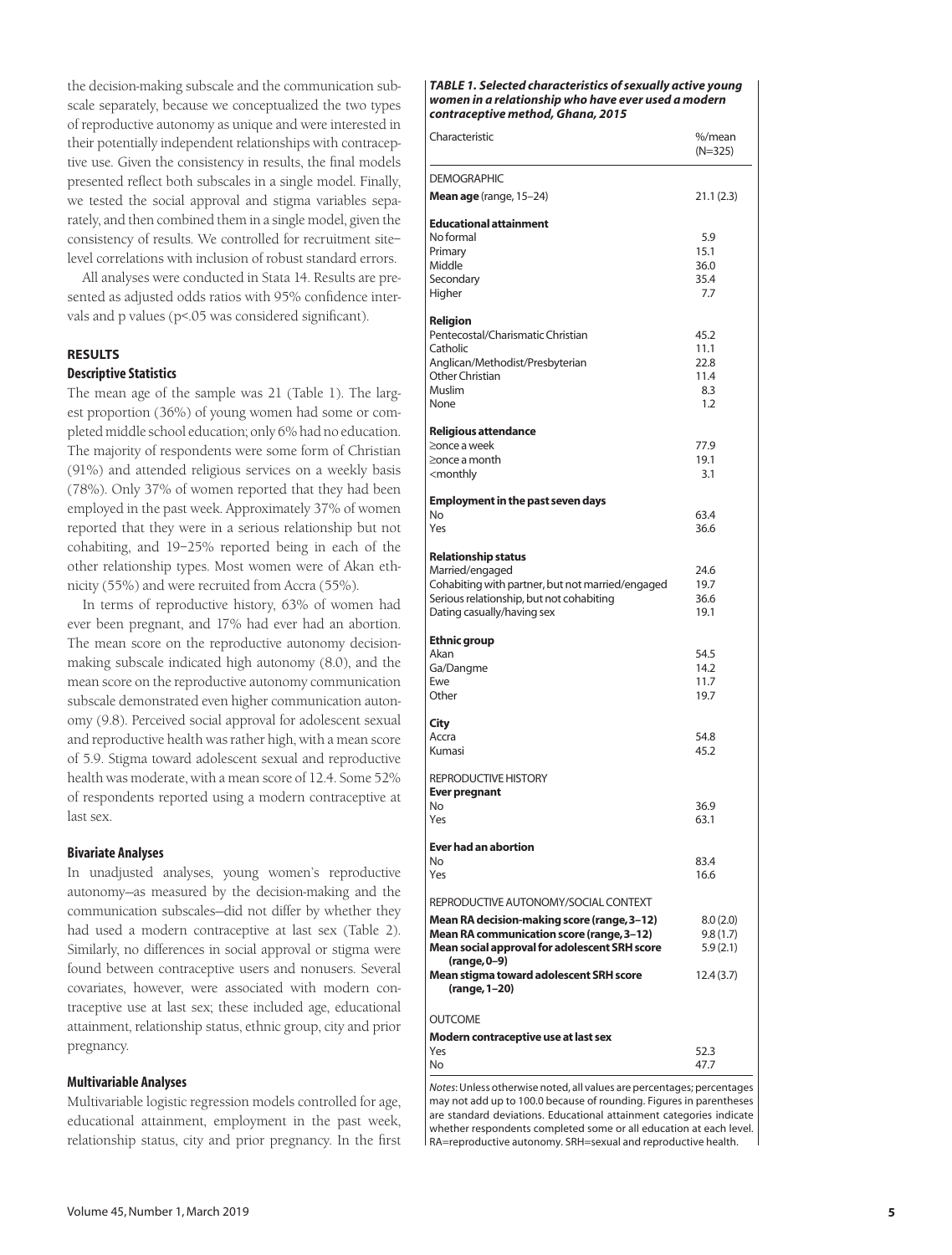#### *TABLE 2. Selected characteristics of sexually active young women in a relationship who have ever used a modern contraceptive method, by modern method use at last sex*

| Characteristic                                             | %/mean                   |                         |
|------------------------------------------------------------|--------------------------|-------------------------|
|                                                            | No method use<br>(N=170) | Method use<br>$(N=155)$ |
| Mean RA decision-making score (range, 3-12)                | 7.98                     | 8.03                    |
| Mean RA communication score (range, 3-12)                  | 9.58                     | 9.94                    |
| Mean social approval for adolescent SRH score (range, 0-9) | 5.90                     | 5.99                    |
| Mean stigma toward adolescent SRH score (range, 1-20)      | 12.68                    | 12.03                   |
| Mean age*                                                  | 20.81                    | 21.36                   |
| <b>Educational attainment**</b>                            |                          |                         |
| No formal                                                  | 57.9                     | 42.1                    |
| Primary                                                    | 71.4                     | 28.6                    |
| Middle                                                     | 54.7                     | 45.3                    |
| Secondary                                                  | 47.0                     | 53.0                    |
| Higher                                                     | 24.0                     | 76.0                    |
| Religion                                                   |                          |                         |
| Pentecostal/Charismatic Christian                          | 57.1                     | 42.9                    |
| Catholic                                                   | 44.4                     | 55.6                    |
| Anglican/Methodist/Presbyterian                            | 43.2                     | 56.8                    |
| Other Christian                                            | 48.7                     | 51.4                    |
| <b>Muslim</b>                                              | 66.7                     | 33.3                    |
| None                                                       | 50.0                     | 50.0                    |
|                                                            |                          |                         |
| <b>Religious attendance</b>                                |                          |                         |
| ≥once a week                                               | 49.4                     | 50.6                    |
| $\geq$ once a month                                        | 61.3                     | 38.7                    |
| <monthly< td=""><td>70.0</td><td>30.0</td></monthly<>      | 70.0                     | 30.0                    |
|                                                            |                          |                         |
| <b>Employment in the past seven days</b>                   |                          |                         |
| No                                                         | 56.3                     | 43.7                    |
| Yes                                                        | 45.4                     | 54.6                    |
| Relationship status*                                       |                          |                         |
| Married/engaged                                            | 51.3                     | 48.8                    |
| Cohabiting with partner, but not married/engaged           | 67.2                     | 32.8                    |
| Serious relationship, but not cohabiting                   | 51.3                     | 48.7                    |
| Dating casually/having sex                                 | 40.3                     | 59.7                    |
| Ethnic group*                                              |                          |                         |
| Akan                                                       | 45.8                     | 54.2                    |
| Ga/Dangme                                                  | 69.6                     | 30.4                    |
| Ewe                                                        | 52.6                     | 47.4                    |
| Other                                                      | 57.8                     | 42.2                    |
| City***                                                    |                          |                         |
| Accra                                                      | 71.4                     | 28.7                    |
| Kumasi                                                     | 29.3                     | 70.8                    |
| Ever pregnant***                                           |                          |                         |
| <b>No</b>                                                  | 38.3                     | 61.7                    |
| Yes                                                        | 60.5                     | 39.5                    |
|                                                            |                          |                         |
| <b>Ever had an abortion</b>                                |                          |                         |
| <b>No</b>                                                  | 51.3                     | 48.7                    |
| Yes                                                        | 57.4                     | 42.6                    |

\*p<.05. \*\*p<.01. \*\*\*p<.001. *Notes*: Unless otherwise noted, all values are percentages; percentages may not add up to 100.0 because of rounding. Bivariate analyses were conducted using t tests for continuous variables and chi-square tests for categorical or dichotomous variables. Educational attainment categories indicate whether respondents completed some or all education at each level. RA=reproductive autonomy. SRH=sexual and reproductive health.

> model, the reproductive autonomy decision-making subscale was independently associated with use of a modern contraceptive at last sex (odds ratio, 1.1; Table 3); thus, for each point increase in the reproductive autonomy decision-making subscale, a respondent's odds of contraceptive use at last sex increase by 12%. In the second model, the reproductive autonomy communication subscale was not associated with modern contraceptive use.

In the third model, which included both reproductive autonomy subscales, the association between the reproductive autonomy decision-making subscale and contraceptive use remained significant (1.1). Covariates positively associated with modern contraceptive use at last sex in the combined model were age, employment in the past week and Kumasi residency (1.1–9.8); in addition, young women who were dating casually were more likely than those who were married to have used a modern method at last sex (2.3), although the finding was only marginally significant. Prior pregnancy was negatively associated with the outcome (0.3).

The final set of adjusted models added social context variables to the analysis (Table 4). In the model with both reproductive autonomy subscales and the social approval measure (model 4), the reproductive autonomy decisionmaking subscale remained positively associated with use of a modern contraceptive at last sex (odds ratio, 1.1); however, in the models that included the social stigma measure, either without or with the social approval measure (models 5 and 6, respectively), decision making lost significance, although the direction of the relationships and effect sizes were generally maintained. Of the covariates, age, dating casually and Kumasi residency remained positively associated with the outcome in all social context models (1.1–10.8). Being employed remained positively associated with modern contraceptive use in the model that included social approval (2.3), but not in either model that included stigma; prior pregnancy was negatively associated with the outcome in the models that included the social context variables independently, but not in the final model that included both.

# **DISCUSSION**

This study applied validated items from a formal reproductive autonomy scale developed in the United States to the Ghanaian context. To our knowledge, ours was the first study to apply and measure Upadhyay et al.'s Reproductive Autonomy Scale and to investigate its association with modern contraceptive use in a Sub-Saharan context. By using a precise measure of reproductive autonomy and demonstrating its relevance for family planning outcomes among these young women in Ghana, our research provides evidence of the utility of the reproductive autonomy construct in global settings. Our findings, however, suggest that the relationship between social context and reproductive autonomy needs to be further explored. Researchers may consider using factor analysis to incorporate measures of social context into the reproductive autonomy subscales in future work.

Results from initial models suggest that young urban Ghanaian women's reproductive autonomy decision making may be associated with modern contraceptive use at last sex—with young women who reported having more choice regarding use of a contraceptive method having elevated odds of modern method use. However, when models accounted for both social approval and social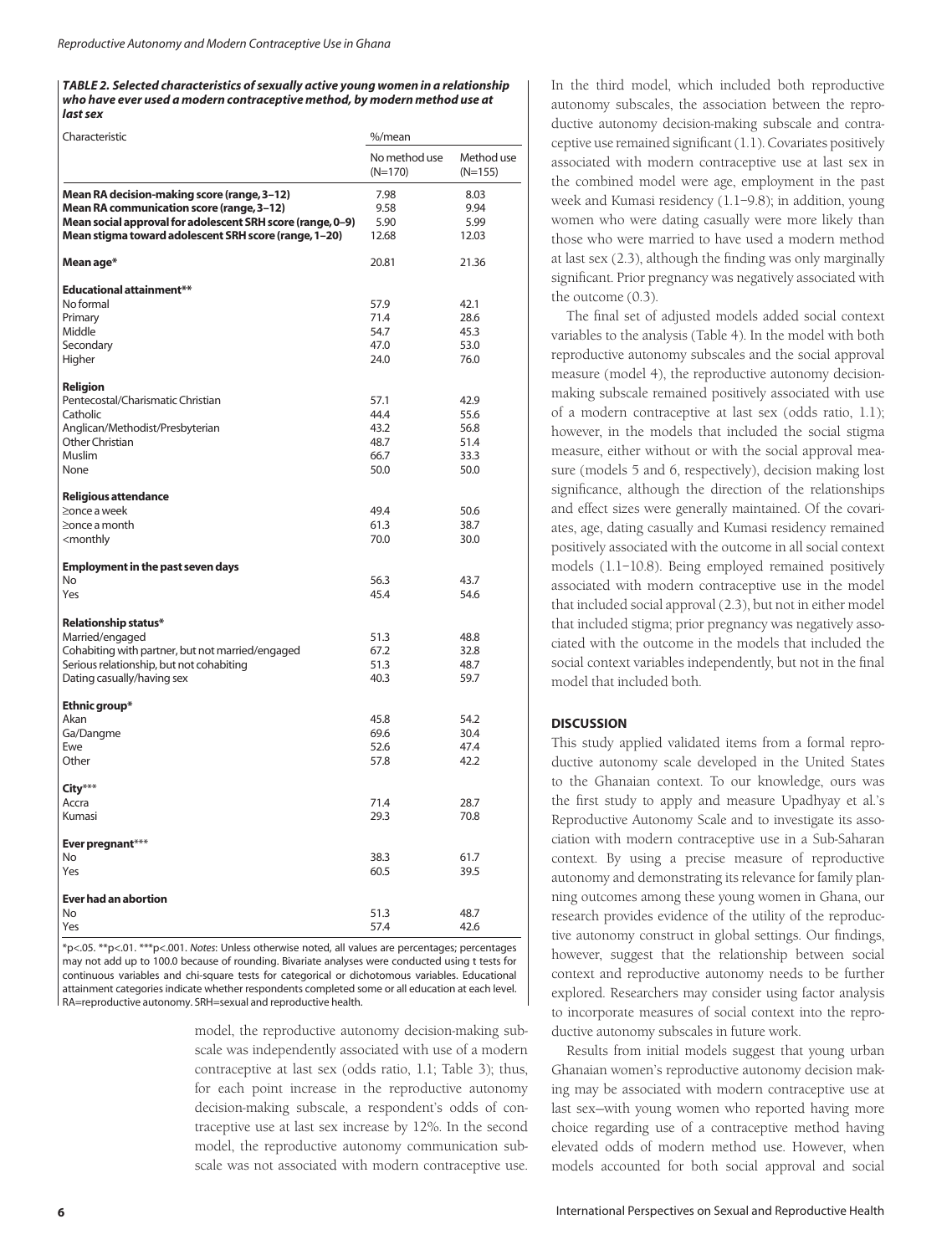*TABLE 3. Odds ratios (and 95% confidence intervals) from multivariable logistic regression analyses assessing young women's likelihood of modern contraceptive use at last sex, by reproductive autonomy and other selected characteristics, according to model*

| Characteristic                                                                                                                                                                    | Model 1                                                                                          | Model 2                                                                                          | Model 3                                                                                          |
|-----------------------------------------------------------------------------------------------------------------------------------------------------------------------------------|--------------------------------------------------------------------------------------------------|--------------------------------------------------------------------------------------------------|--------------------------------------------------------------------------------------------------|
| <b>RA</b> decision making<br><b>RA</b> communication                                                                                                                              | $1.12(1.02 - 1.24)^*$<br>na                                                                      | na<br>$1.04(0.91 - 1.19)$                                                                        | $1.12(1.01 - 1.24)^{*}$<br>$1.03(0.88 - 1.19)$                                                   |
| Age                                                                                                                                                                               | $1.12(1.04 - 1.21)$ **                                                                           | $1.09(1.00 - 1.18)^*$                                                                            | $1.12(1.03 - 1.21)$ **                                                                           |
| <b>Educational attainment</b><br>No formal (ref)<br>Primary<br>Middle<br>Secondary<br>Higher                                                                                      | 1.00<br>$0.83(0.39 - 1.77)$<br>$0.75(0.36 - 1.57)$<br>$1.01(0.55 - 1.87)$<br>$1.20(0.28 - 5.21)$ | 1.00<br>$0.79(0.43 - 1.48)$<br>$0.76(0.34 - 1.66)$<br>$1.00(0.55 - 1.84)$<br>$1.19(0.25 - 5.61)$ | 1.00<br>$0.82(0.42 - 1.60)$<br>$0.74(0.35 - 1.58)$<br>$1.00(0.55 - 1.80)$<br>$1.19(0.27 - 5.25)$ |
| <b>Employment in the past seven days</b><br>No (ref)<br>Yes                                                                                                                       | 1.00<br>$2.08(1.06 - 4.10)^{*}$                                                                  | 1.00<br>$2.14(1.07 - 4.27)^{*}$                                                                  | 1.00<br>$1.09(1.06 - 4.12)^{*}$                                                                  |
| <b>Relationship status</b><br>Married/engaged (ref)<br>Cohabiting with partner, but not married/engaged<br>Serious relationship, but not cohabiting<br>Dating casually/having sex | 1.00<br>$0.65(0.38 - 1.11)$<br>$1.70(0.63 - 4.62)$<br>$2.32(0.99 - 5.45)$                        | 1.00<br>$0.62(0.36 - 1.08)$<br>$1.63(0.63 - 4.21)$<br>2.21 (0.97-5.04)                           | 1.00<br>$0.65(0.38 - 1.11)$<br>$1.70(0.63 - 4.58)$<br>$2.34(0.98 - 5.59)$ <sup>+</sup>           |
| City<br>Accra (ref)<br>Kumasi                                                                                                                                                     | 1.00<br>$9.98(3.90 - 25.51)$ ***                                                                 | 1.00<br>$8.64(3.75 - 19.93)$ ***                                                                 | 1.00<br>$9.81(3.77 - 25.48)$ ***                                                                 |
| <b>Ever pregnant</b><br>No (ref)<br>Yes                                                                                                                                           | 1.00<br>$0.29(0.10 - 0.81)^{*}$                                                                  | 1.00<br>$0.28(0.10 - 0.81)^*$                                                                    | 1.00<br>$0.29(0.10 - 0.82)$ *                                                                    |

\*p<.05. \*\*p<.01. \*\*\*p<.001. †p<.10. *Notes*: RA=reproductive autonomy. na=not applicable. ref=reference group.

| TABLE 4. Odds ratios (and 95% confidence intervals) from multivariable logistic regression analyses assessing young      |
|--------------------------------------------------------------------------------------------------------------------------|
| women's likelihood of modern contraceptive use at last sex, by reproductive autonomy, social context variables and other |
| selected characteristics, accordina to model                                                                             |

| Characteristic                                                                                                                                                                    | Model 4                                                                                          | Model 5                                                                                          | Model 6                                                                                          |
|-----------------------------------------------------------------------------------------------------------------------------------------------------------------------------------|--------------------------------------------------------------------------------------------------|--------------------------------------------------------------------------------------------------|--------------------------------------------------------------------------------------------------|
| <b>RA</b> decision making<br><b>RA</b> communication<br>Social approval for adolescent SRH<br>Social stigma toward adolescent SRH                                                 | $1.13(1.01 - 1.26)^{*}$<br>$1.00(0.84 - 1.18)$<br>$0.96(0.87 - 1.06)$<br>na                      | $1.11(0.98 - 1.26)$<br>$1.01(0.87 - 1.18)$<br>na<br>$1.01(0.94 - 1.09)$                          | $1.11(0.99 - 1.24)$<br>$1.00(0.87 - 1.15)$<br>$0.96(0.88 - 1.05)$<br>$1.02(0.94 - 1.10)$         |
| Age                                                                                                                                                                               | $1.12(1.04 - 1.21)$ **                                                                           | $1.12(1.03 - 1.23)$ **                                                                           | $1.13(1.04 - 1.22)$ **                                                                           |
| <b>Educational attainment</b><br>No formal (ref)<br>Primary<br>Middle<br>Secondary<br>Higher                                                                                      | 1.00<br>$0.85(0.43 - 1.70)$<br>$0.86(0.39 - 1.92)$<br>$1.13(0.54 - 2.35)$<br>$1.20(0.26 - 5.63)$ | 1.00<br>$0.86(0.43 - 1.71)$<br>$0.74(0.35 - 1.55)$<br>$1.06(0.59 - 1.93)$<br>$1.38(0.40 - 4.71)$ | 1.00<br>$0.87(0.42 - 1.83)$<br>$0.77(0.34 - 1.73)$<br>$1.17(0.56 - 2.45)$<br>$1.35(0.39 - 4.71)$ |
| <b>Employment in the past seven days</b><br>No (ref)<br>Yes                                                                                                                       | 1.00<br>$2.25(1.06 - 4.76)^*$                                                                    | 1.00<br>$2.03(0.97 - 4.27)$                                                                      | 1.00<br>$2.06(0.92 - 4.57)$                                                                      |
| <b>Relationship status</b><br>Married/engaged (ref)<br>Cohabiting with partner, but not married/engaged<br>Serious relationship, but not cohabiting<br>Dating casually/having sex | 1.00<br>$0.70(0.43 - 1.15)$<br>$1.82(0.68 - 4.88)$<br>$2.53(1.14 - 5.62)^{*}$                    | 1.00<br>$0.78(0.46 - 1.30)$<br>$1.77(0.61 - 5.09)$<br>$2.77(1.21 - 6.38)^{*}$                    | 1.00<br>$0.86(0.51 - 1.45)$<br>$1.89(0.68 - 5.25)$<br>$2.82(1.28 - 6.18)^*$                      |
| City<br>Accra (ref)<br>Kumasi                                                                                                                                                     | 1.00<br>10.81 (3.98-29.36)***                                                                    | 1.00<br>$10.46(4.13 - 26.48)$ ***                                                                | 1.00<br>10.65 (4.19-27.07)***                                                                    |
| <b>Ever pregnant</b><br>No (ref)<br>Yes                                                                                                                                           | 1.00<br>$0.32(0.12 - 0.91)^{*}$                                                                  | 1.00<br>$0.32(0.11 - 0.94)^{*}$                                                                  | 1.00<br>$0.35(0.12 - 1.02)$                                                                      |

\*p<.05. \*\*p<.01. \*\*\*p<.001. *Notes*: RA=reproductive autonomy. SRH=sexual and reproductive health. na=not applicable. ref=reference group. The  $\mid$  sample for this analysis was reduced (N=301) because of missing values on social approval and stigma.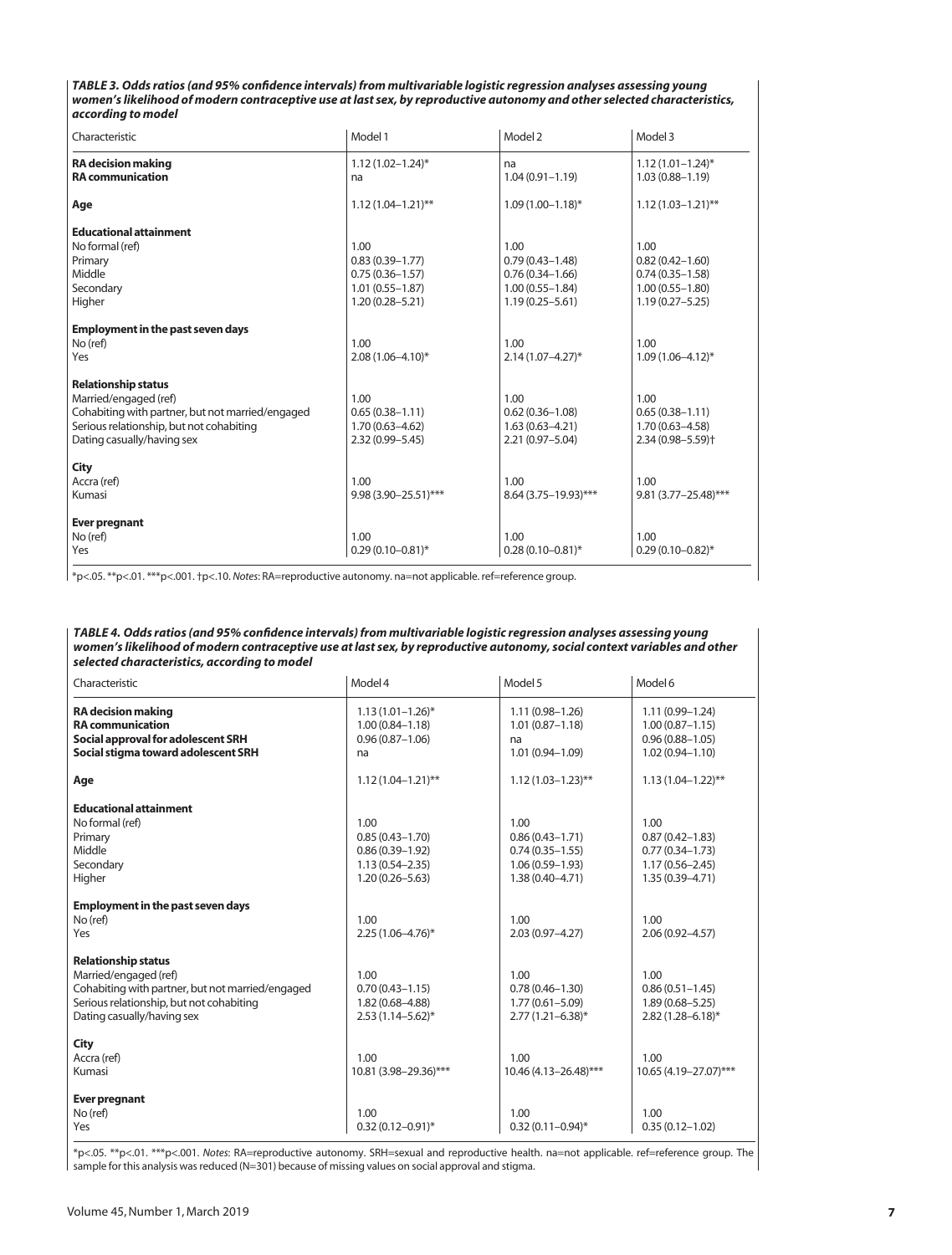stigma toward adolescent sexual and reproductive health, the significance of the association between the reproductive autonomy decision-making subscale and modern contraceptive use at last sex was attenuated. This finding suggests that in this Ghanaian population, social context may affect associations between reproductive autonomy decision making and modern contraceptive use at last sex. The potential confounding effects of social norms regarding sexual and reproductive health on relationships between reproductive autonomy decision making and family planning outcomes requires further investigation.

The reproductive autonomy decision-making items we adapted from Upadhyay et al.'s scale were designed to measure who makes sexual and reproductive health decisions, but this subscale does not indicate whether the partner was actually informed and involved in the decision-making process. It is unclear whether the young women with high autonomy in our study made decisions with or without the involvement of their partners. Results from the 2014 Ghana Demographic and Health Survey indicate that for the majority of married women, decisions about family planning are made with their husbands;<sup>5</sup> however, to what extent this finding holds true among women engaged in more casual sexual relationships is not evident. In Ghana, women's responses to vignettes demonstrating hypothetical situations in which women might consider using contraceptives showed that, when men were not supportive, many Ghanaian women supported covert use.<sup>41</sup> In previous research on married urban Zambian women and their partners, Biddlecom and Fapohunda found that covert use is more common in settings with low contraceptive prevalence and that it is associated with challenges in partner communication and male disapproval of contraception.<sup>42</sup> Our study did not assess whether young Ghanaian women were using contraceptives covertly and, because of limitations in the sample sizes of women using different types of contraceptives, we did not statistically examine use of specific method types in this analysis. Additional research is needed to investigate the nature of contraceptive decisions among women with high and low levels of reproductive autonomy decision making to determine the level of partner engagement in these decisions and women's use of different methods, including such female-controlled and concealable methods as the injectable and IUD.

Our findings linking reproductive autonomy to reproductive health outcomes among young Ghanaian women are generally consistent with findings from the United States, among the sample with which the scale was developed.20 Although the relationship did not reach statistical significance in adjusted models, the effect size and direction of the relationship between reproductive autonomy decision making and unprotected sex in the U.S. sample were similar to those in our study of young women in Ghana. Together, these results suggest that the construct of decision-making autonomy may operate similarly in regard to family

planning behaviors in quite different geographical settings and social contexts. In contrast to our null findings for communication autonomy, though, the U.S. study found that communication autonomy was associated with a 32% reduction in the odds of unprotected sex. Reasons for our null findings and these differences across studies are not fully clear. It may be that our construct of reproductive autonomy communication, which approximates partner communication related to reproductive health issues, may be less salient among this sample of young Ghanaian women. Instead of navigating decisions within a partnership, young Ghanaian women who have high levels of reproductive autonomy decision making may simply choose a method without partner input.

Another potential explanation for the null findings could be related to the sociocultural and community influences on sexual and reproductive health in Ghana. In other analyses of these data not yet published, we found that social approval for sexual and reproductive health is associated with reproductive autonomy communication among this sample.43 Here, though, the inclusion of social approval in models was not associated with reproductive autonomy estimates or contraceptive use.

Inclusion of stigma in the models does appear to have been associated with changes in the relationship between reproductive autonomy decision making (but not reproductive autonomy communication) and modern contraceptive use at last sex, although the small, yet statistically significant, changes in point estimates were perhaps not clinically or practically relevant. Stigma itself was not associated with modern contraceptive use in this subsample analysis, although it was negatively associated with having ever used modern contraceptives in the larger parent study.30 Inconsistent results for the two social context variables create opportunities for additional inquiry into the specific types of social influence that may be important for understanding reproductive autonomy and contraceptive use in this context. Subsequent investigation may help to clarify the ways in which these results differ from those in the U.S. context. Future studies incorporating qualitative methods may help to better describe the experiences of young Sub-Saharan African women as they negotiate contraceptive use and the role of communication and other specific types of autonomy on shaping family planning outcomes, including the use of couple-based or coitaldependent contraceptive methods that may require communication and negotiation.

# **Limitations**

This study has several important limitations. The adapted and abbreviated reproductive autonomy subscales used here may not have been as valid, reliable or robust as they could have been in comprehensively describing the latent constructs. In addition, given the sensitivity of the survey content and the self-reported nature of these data, social desirability reporting bias cannot be ruled out. The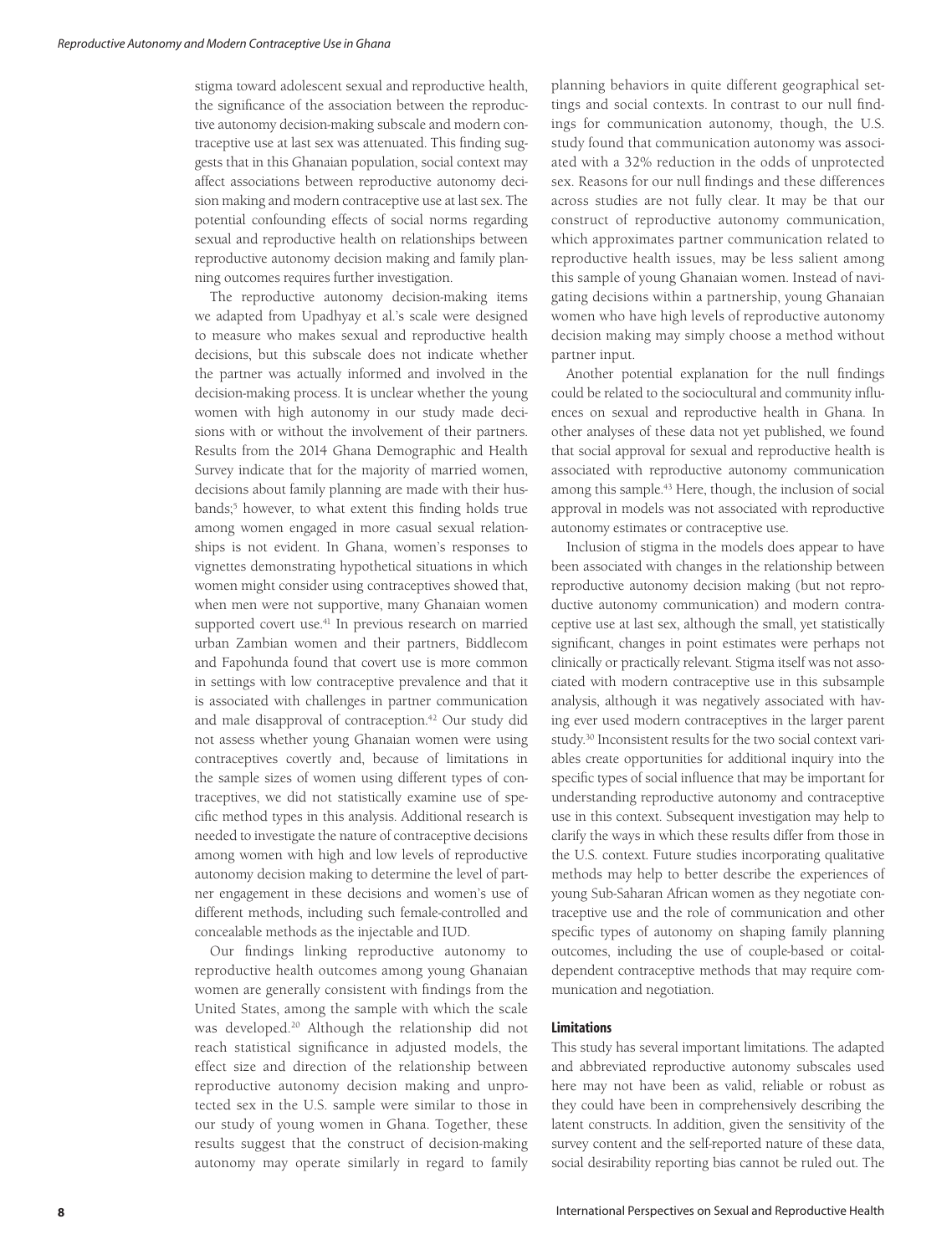sampling approach, which involved a cross-sectional purposive sample of urban young women in Ghana, limits the inferences that can be made about these data; for example, the nonrepresentative nature of these data limits our ability to generalize findings to a larger Ghanaian context or other regional contexts.

Although women with higher levels of reproductive autonomy may be more likely to subsequently use modern contraceptives, it is also possible that the act of using modern contraceptives itself increases the reproductive autonomy of the young women. The study design does not allow for us to explore the nature of this relationship and the pathways through which reproductive autonomy and contraceptive use interact. Prospective studies are needed to better estimate temporal associations between reproductive autonomy and contraceptive use, given that bidirectional relationships between family planning decision making and behaviors and levels of reproductive autonomy are likely possible. Similarly, women not in a relationship were not asked the reproductive autonomy items, because these items reflect dynamics within a relationship context. However, it is possible that women's level of reproductive autonomy may affect the likelihood of being in a relationship and the nature of relationship dissolution. This notion should also be explored in prospective studies. Because we modified the reproductive autonomy subscales used in this study, the difference in their scoring prevents us from comparing mean scores to those of the U.S. context, limiting our study's utility in making cross-national comparisons related to level of autonomy. Finally, these data lack the partner perspective, which has been shown to be an important component of understanding modern contraceptive use.9 Studies that include partner-level data and partner perspectives on reproductive decision making would result in a more robust understanding of reproductive autonomy in this setting, especially concerning intimate partner violence—an experience that has been demonstrated to be associated with both reproductive autonomy and modern contraceptive use in U.S. research.20,44,45

## **Conclusions**

Findings from this study have several implications for public health research, programs and practice. Additional studies that use more-comprehensive measures of reproductive autonomy and repeated measures designs among randomly selected representative populations to prospectively assess the influence of changes in reproductive autonomy on contraceptive use patterns can offer additional insights into the temporal and dynamic relationships between the measures. Furthermore, although the social context variables were not associated with contraceptive use, their presence in the models changed the relationship between reproductive autonomy decision making and modern contraceptive use at last sex. This finding demonstrates the potentially important role of social context and the need to better understand how social context may affect relationships between reproductive autonomy and modern contraceptive use. Additional work should be done to develop and include a community-level reproductive autonomy subscale for contexts in which partnership decision making may be an important but inadequate determinant in autonomous reproductive decision making. This study highlighted consistent strong associations between employment and contraceptive use at last sex, even when controlling for reproductive autonomy decision making and communication. However, educational attainment, often used as a proxy measure for women's empowerment, was not associated in the multivariable models. Additional research should assess the reasons for this difference in associations and the ways that these conventional measures of empowerment interact with reproductive autonomy.

Given that reproductive autonomy is likely a modifiable factor, programmatic implications for our findings could include designing and implementing interventions to encourage more-equitable gender relations in Ghana. Such programs have been shown to effectively improve sexual and reproductive outcomes among men and women by addressing gender norms and decision making within partnerships and by providing negotiation skills for making pregnancy-, contraception- and abortion-related decisions.46 Rebalancing power dynamics between partners could increase young Ghanaian women's levels of reproductive autonomy and, subsequently, their health and well-being.

Overall, this study demonstrates that reproductive autonomy—a valuable outcome in and of itself, because of the established value of reproductive rights—is also important for young urban Ghanaian women's sexual and reproductive health outcomes. Although this research revealed associations between reproductive autonomy and modern contraceptive use at last sex, results indicate that reproductive autonomy's association with contraceptive use among young Ghanaian women is not well understood. Additional work should investigate relationships between reproductive autonomy and other sexual and reproductive health outcomes, including pregnancy resolution decision making, condom use and timing of children. Interventions based on such work and that promote reproductive autonomy may be able to increase modern contraceptive use and, in turn, reduce rates of unintended pregnancy and associated negative outcomes.

#### **REFERENCES**

**1.** Singh S, Sedgh G and Hussain R, Unintended pregnancy: worldwide levels, trends, and outcomes, *Studies in Family Planning*, 2010, 41(4):241–250, doi:10.1111/j.1728-4465.2010.00250.x.

**2.** Klima CS, Unintended pregnancy: consequences and solutions for a worldwide problem, *Journal of Midwifery & Women's Health*, 1998, 43(6):483–491, doi:10.1016/S0091-2182(98)00063-9.

**3.** Dehlendorf C et al., Disparities in family planning, *American Journal of Obstetrics & Gynecology*, 2010, 202(3):214–220, doi:10.1016/j.ajog.2009.08.022.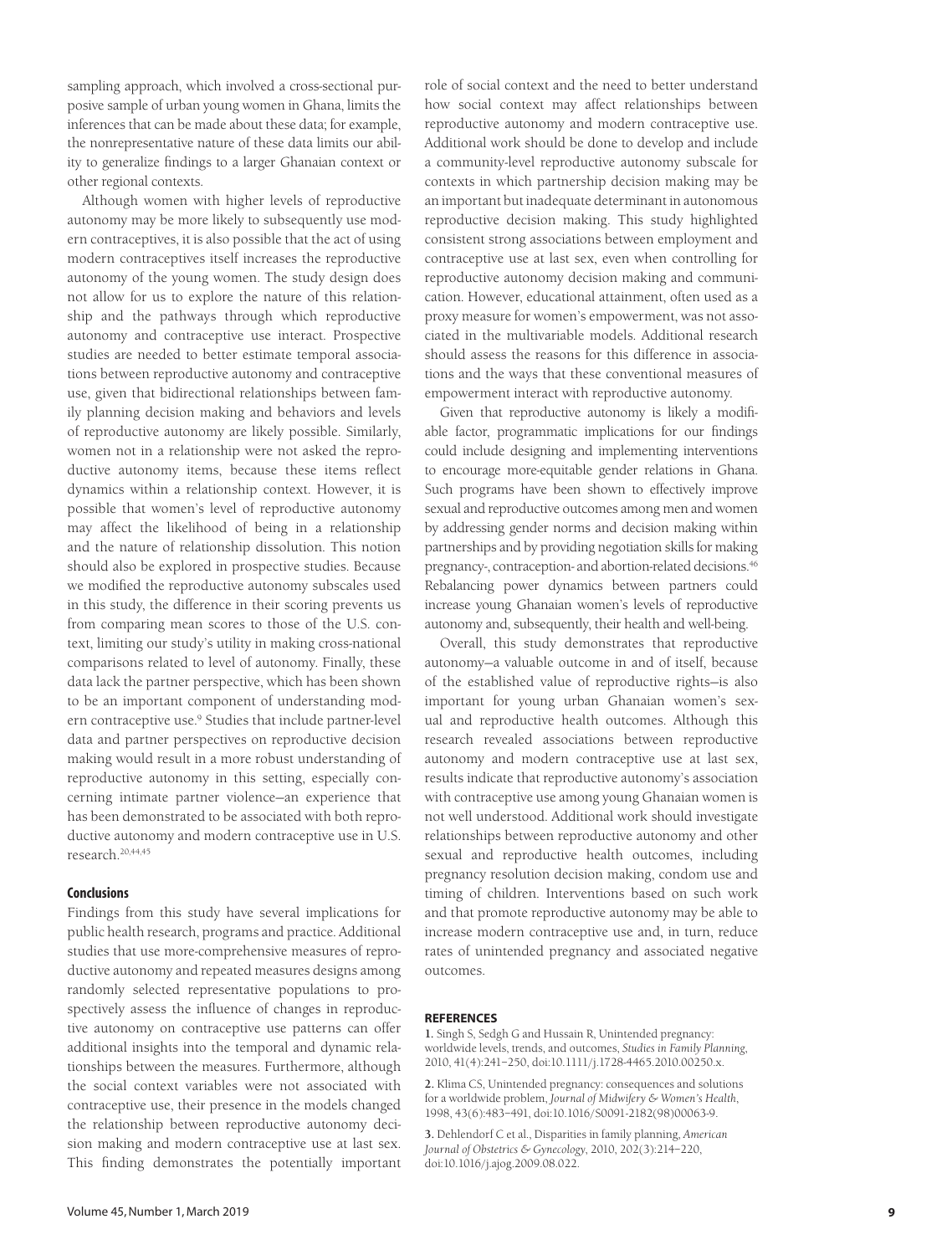**4.** Eliason S et al., Determinants of unintended pregnancies in rural Ghana, *BMC Pregnancy and Childbirth*, 2014, 14:261, doi:10.1186/1471-2393-14-261.

**5.** Ghana Statistical Service (GSS), Ghana Health Service (GHS) and ICF International, *Ghana Demographic and Health Survey 2014*, 2015, Rockville, MD, USA: GSS, GHS, and ICF International.

**6.** Cox CM et al., Understanding couples' relationship quality and contraceptive use in Kumasi, Ghana, *International Perspectives on Sexual and Reproductive Health*, 2013, 39(4):185–194, doi:10.1363/3918513.

**7.** Becker S and Costenbader E, Husbands' and wives' reports of contraceptive use, *Studies in Family Planning*, 2001, 32(2):111–129, doi:10.1111/j.1728-4465.2001.00111.x.

**8.** Koffi AK et al., Correlates of and couples' concordance in reports of recent sexual behavior and contraceptive use, *Studies in Family Planning*, 2012, 43(1):33–42, doi:10.1111/j.1728-4465.2012.00300.x.

**9.** Becker S, Hossain MB and Thomson E, Disagreement in spousal reports of current contraceptive use in Sub-Saharan Africa, *Journal of Biosocial Science*, 2006, 38(6):779–796, doi:10.1017/ S0021932005001069.

**10.** Stephenson R, Bartel D and Rubardt M, Constructs of power and equity and their association with contraceptive use among men and women in rural Ethiopia and Kenya, *Global Public Health*, 2012, 7(6):618–634, doi:10.1080/17441692.2012.672581.

**11.** Stephenson R et al., Domestic violence, contraceptive use, and unwanted pregnancy in rural India, *Studies in Family Planning*, 2008, 39(3):177–186, doi:10.1111/j.1728-4465.2008.165.x.

**12.** Silverman JG and Raj A, Intimate partner violence and reproductive coercion: global barriers to women's reproductive control, *PLOS Medicine*, 2014, 11(9):1–4, doi:10.1371/journal. pmed.1001723.

**13.** Krugu JK et al., Girls cannot be trusted: young men's perspectives on contraceptive decision making and sexual relationships in Bolgatanga, Ghana, *European Journal of Contraception & Reproductive Health Care*, 2018, 23(2):139–146, doi: 10.1080/13625187.2018.1458225.

**14.** van der Geugten J et al., Protected or unprotected sex: the conceptions and attitudes of the youth in Bolgatanga municipality, *Ghana, Sexuality & Culture*, 2017, 21(4):1040–1061, doi:10.1007/ s12119-017-9432-z.

**15.** Do M and Kurimoto N, Women's empowerment and choice of contraceptive methods in selected African countries, *International Perspectives on Sexual and Reproductive Health*, 2012, 38(1):23–33, doi:10.1363/3802312.

**16.** Mumtaz Z and Salway S, Understanding gendered influences on women's reproductive health in Pakistan: moving beyond the autonomy paradigm, *Social Science & Medicine*, 2009, 68(7):1349– 1356, doi:10.1016/j.socscimed.2009.01.025.

**17.** Lee-Rife SM, Women's empowerment and reproductive experiences over the lifecourse, *Social Science & Medicine*, 2010, 71(3):634–642, doi:10.1016/j.socscimed.2010.04.019.

**18.** Hindin M and Muntifering C, Women's autonomy and timing of most recent sexual intercourse in Sub-Saharan Africa: a multicountry analysis, *Journal of Sex Research*, 2013, 48(6):511–519, doi:10.1080/00224499.2011.554918.

**19.** Upadhyay UD et al., Women's empowerment and fertility: a review of the literature, *Social Science & Medicine*, 2014, 115:111– 120, doi:10.1016/j.socscimed.2014.06.014.

**20.** Upadhyay UD et al., Development and validation of a reproductive autonomy scale, *Studies in Family Planning*, 2014, 45(1):19–41, doi:10.1111/j.1728-4465.2014.00374.x.

**21.** Purdy L, Women's reproductive autonomy: medicalisation and beyond, *Journal of Medical Ethics*, 2006, 32(5):287–291, doi:10.1136/jme.2004.013193.

**22.** Grimes D et al., Unsafe abortion: the preventable pandemic, *Lancet*, 2006, 368(9550):1908–1919, doi:10.1016/ S0140-6736(06)69481-6.

**23.** Mandal M, Muralidharan A and Pappa S, A review of measures of women's empowerment and related gender constructs in family planning and maternal health program evaluations in low- and middle-income countries, *BMC Pregnancy and Childbirth*, 2017, 17(Suppl. 2):119–127, doi:10.1186/s12884-017-1500-8.

**24.** Biddlecom A, Awusabo-Asare K and Bankole A, Role of parents in adolescent sexual activity and contraceptive use in four African countries, *International Perspectives on Sexual and Reproductive Health*, 2009, 35(2):72–81, doi:10.1363/3507209.

**25.** Agyei WK et al., Sexual behaviour and contraception among unmarried adolescents and young adults in Greater Accra and Eastern Regions of Ghana, *Journal of Biosocial Science*, 2000, 32(4):495–512, doi:10.1017/S0021932000004958.

**26.** Clements S and Madise N, Who is being served least by family planning providers? A study of modern contraceptive use in Ghana, Tanzania and Zimbabwe, *African Journal of Reproductive Health*, 2004, 8(2):124–136, doi:10.2307/3583186.

**27.** Schwandt H et al., Pathways to unsafe abortion in Ghana: the role of male partners, women and health care providers, *Contraception*, 2013, 88(4):509–517, doi:10.1016/j. contraception.2013.03.010.

**28.** Crissman HP, Adanu RM and Harlow SD, Women's sexual empowerment and contraceptive use in Ghana, *Studies in Family Planning*, 2012, 43(3):201–212, doi:10.1111/j.1728-4465.2012.00318.x.

**29.** Stanback J and Twum-Baah KA, Why do family planning providers restrict access to services? An examination in Ghana, *International Family Planning Perspectives*, 2001, 27(1):37–41, doi:10.2307/2673804.

**30.** Hall KS et al., Development and validation of a scale to measure adolescent sexual and reproductive health stigma: results from young women in Ghana women in Ghana, *Journal of Sex Research*, 2018, 55(1):60–72, doi:10.1080/00224499.2017.1292493.

**31.** Hindin MJ and Fatusi AO, Adolescent sexual and reproductive health in developing countries: an overview of trends and interventions, *International Perspectives on Sexual and Reproductive Health*, 2009, 35(2):58–62, doi:10.1363/ipsrh.35.058.09.

**32.** Shapiro D and Tambashe BO, The impact of women's employment on contraceptive education use and abortion in Kinshasa, Zaire, *Studies in Family Planning*, 1994, 25(2):96–110, doi:10.2307/2138087.

**33.** Blanc AK and Way AA, Sexual behavior and contraceptive knowledge and use among adolescents in developing countries, *Studies in Family Planning*, 1998, 29(2):106–116, doi:10.2307/172153.

**34.** Wood K and Jewkes RK, Blood blockages and scolding nurses: barriers to adolescent contraceptive use in South Africa, *Reproductive Health Matters*, 2011, 14(27):109–118, doi:10.1016/ S0968-8080(06)27231-8.

**35.** Hebert L et al., Family planning providers' perspectives on family planning service delivery in Ibadan and Kaduna, Nigeria: A qualitative study, *Journal of Family Planning and Reproductive Health Care*, 2013, 39(1):29–35, doi:10.1136/jfprhc-2011-100244.

**36.** Gyimah SO, Adjei JK and Takyi BK, Religion, contraception, and method choice of married women in Ghana, *Journal of Religion and Health*, 2012, 51(4):1359–1374, doi:10.1007/s10943-011-9478-4.

**37.** Addai I and Pokimica J, Ethnicity and economic well-being: the case of Ghana, *Social Indicators Research*, 2010, 99(3):487–510, doi:10.1007/s11205-010-9595-6.

**38.** Zanin L, Radice R and Marra G, Modelling the impact of women's education on fertility in Malawi, *Journal of Population Economics*, 2015, 28(1):89–111, doi:10.1007/s00148-013-0502-8.

**39.** Mmari K and Sabherwal S, A review of risk and protective factors for adolescent sexual and reproductive health in developing countries: an update, *Journal of Adolescent Health*, 2013, 53(5):562– 572, doi:10.1016/j.jadohealth.2013.07.018.

**40.** Ainsworth M, Beegle K and Nyamete A, The impact of women's schooling on fertility and contraceptive use: a study of fourteen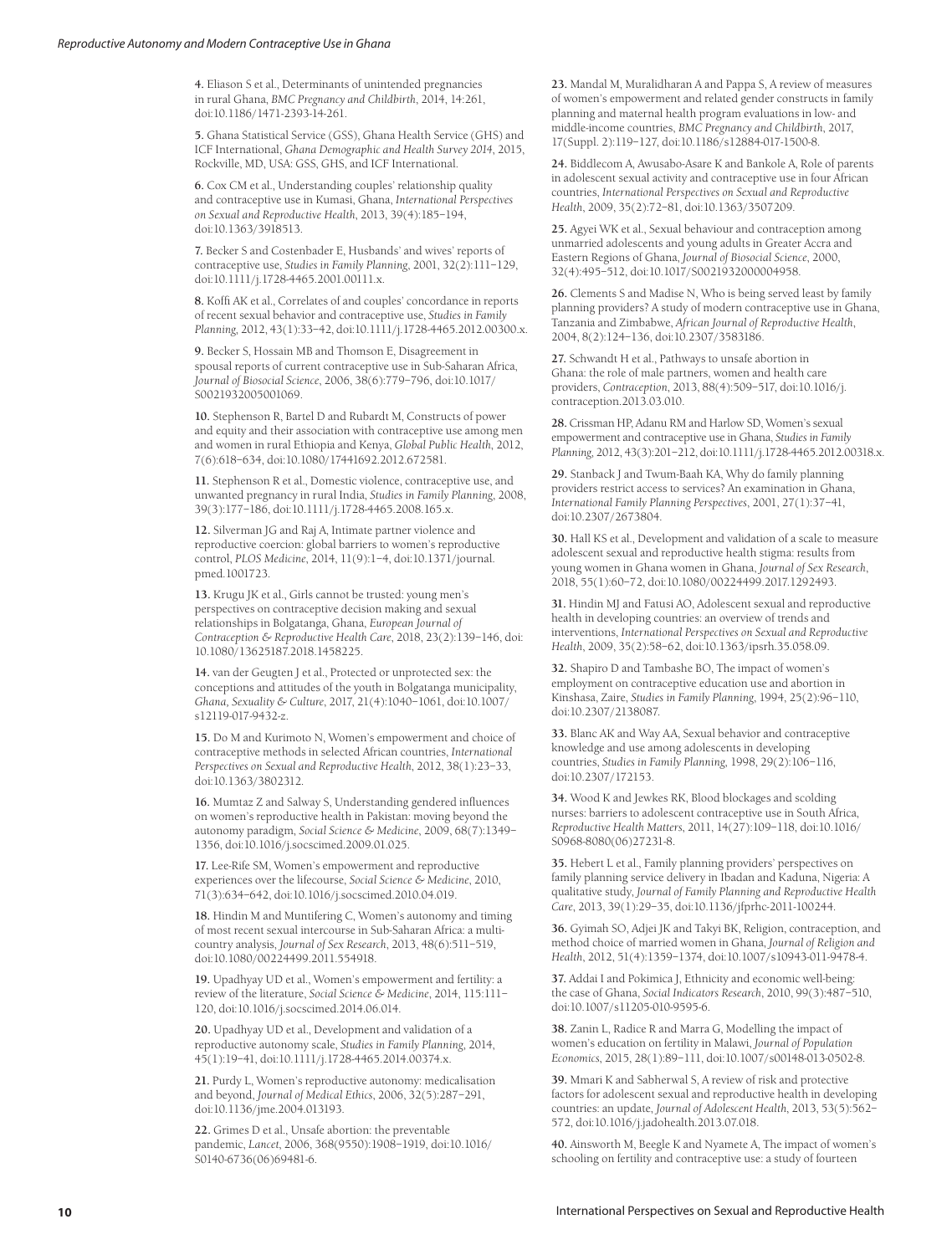Sub-Saharan African countries, *World Bank Economic Review*, 1996, 10(1):85–122, doi:10.1093/wber/10.1.85.

**41.** Hindin M, McGough LJ and Adanu RM, Misperceptions, misinformation and myths about modern contraceptive use in Ghana, *Journal of Family Planning and Reproductive Health Care*, 2014, 40(1):30–35, doi:10.1136/jfprhc-2012-100464.

**42.** Biddlecom A and Fapohunda B, Covert contraceptive use: prevalence, motivation, and consequences, *Studies in Family Planning*, 1998, 29(4):360–372, doi:10.2307/172249.

**43.** Loll D et al., unpublished data, 2019.

**44.** Miller E et al., Pregnancy coercion, intimate partner violence, and unintended pregnancy, *Contraception*, 2010, 81(4):316–322, doi:10.1016/j.contraception.2009.12.004.

**45.** Miller E et al., Reproductive coercion: connecting the dots between partner violence and unintended pregnancy, *Contraception*, 2010, 81(6):457–459, doi:10.1016/j.contraception.2010.02.023.

**46.** Dworkin SL, Fleming PJ and Colvin CJ, The promises and limitations of gender-transformative health programming with men: critical reflections from the field, *Culture, Health & Sexuality*, 2015, 17(Suppl. 2):S128–S143, doi:10.1080/13691058.2015.1035751.

## **RESUMEN**

**Contexto:** *La variabilidad en la conceptualización y medición del empoderamiento de las mujeres ha resultado en hallazgos inconsistentes con respecto a las relaciones entre el empoderamiento y los resultados de salud sexual y reproductiva. La autonomía reproductiva—una medida específica del empoderamiento—y su papel en el uso de anticonceptivos modernos, rara vez han sido evaluados en contextos subsaharianos.*

**Métodos:** *Los datos de la encuesta se obtuvieron a partir de una muestra de 325 mujeres urbanas ghanesas de 15 a 24 años de edad, reclutadas en centros de salud y escuelas en Kumasi y Accra en marzo de 2015. Se utilizaron análisis de regresión logística bivariada y multivariada para examinar las asociaciones entre dos subescalas adaptadas de autonomía reproductiva: toma de decisiones y comunicación, así como el uso de anticonceptivos modernos en la última relación sexual por parte de las mujeres, después de controlar covariables demográficas, reproductivas y el contexto social (i.e. aprobación y el estigma relacionado con la salud sexual y reproductiva de las adolescentes).*

**Resultados:** *En los análisis multivariados, la toma de decisiones sobre la autonomía reproductiva—pero no la comunicación sobre la autonomía reproductiva—se asoció positivamente con el uso de anticonceptivos modernos por parte de las mujeres en la última relación sexual (razón de probabilidades, 1.1); La edad, haber estado empleada en los últimos siete días y vivir en Kumasi también se asoció positivamente con el uso de anticonceptivos modernos (1.1–9.8), mientras que el hecho de haber tenido un embarazo previo se asoció negativamente con el resultado (0.3). La toma de decisiones sobre autonomía reproductiva se asoció positivamente con el uso de anticonceptivos en un modelo posterior que incluyó la aprobación social de la salud sexual y reproductiva de las adolescentes (1.1), pero no en los modelos que incluyeron el estigma hacia la salud sexual y reproductiva de las adolescentes.*

**Conclusiones:** *La construcción teórica de la autonomía reproductiva y la subescala de toma de decisiones en particular, demostraron tener relevancia para los resultados de*  *planificación familiar entre las mujeres jóvenes en Ghana y pueden tener utilidad en entornos globales. Las investigaciones futuras deben explorar la comunicación sobre autonomía reproductiva y los posibles efectos de confusión del contexto social.*

# **RÉSUMÉ**

**Contexte:** *La variabilité de la conceptualisation et de la mesure de l'autonomisation des femmes a produit des conclusions divergentes sur les relations entre l'autonomisation et les résultats de santé sexuelle et reproductive. L'autonomie reproductive—une mesure spécifique de l'autonomisation—et son rôle dans la pratique contraceptive moderne n'ont guère été évalués dans les contextes subsahariens.*

**Méthodes:** *Les données de l'étude proviennent d'un échantillon de 325 Ghanéennes urbaines âgées de 15 à 24 ans, recrutées dans des structures sanitaires et écoles de Kumasi et d'Accra en mars 2015. Des analyses de régression logistique bi- et multivariées ont servi à l'examen des associations entre deux sous-échelles adaptées d'autonomie reproductive la prise de décision et la communication—et la pratique de la contraception moderne des femmes au dernier rapport sexuel, sous contrôle des covariables de contexte démographique, reproductif et social (approbation et stigmatisation à l'égard de la santé sexuelle et reproductive des adolescentes).*

**Résultats:** *Dans les analyses multivariées, la prise de décision liée à l'autonomie reproductive—mais pas la communication s'est révélée associée positivement à la pratique contraceptive moderne des femmes au dernier rapport sexuel (RC, 1,1). L'âge, l'emploi durant les sept jours précédents et la résidence à Kumasi présentent aussi une association positive avec la pratique contraceptive moderne (1,1–9,8), tandis que l'existence d'une grossesse antérieure est en association négative avec ce résultat (0,3). L'association positive de la prise de décision en matière d'autonomie reproductive avec la pratique contraceptive se maintient dans un modèle ultérieur tenant compte de l'approbation sociale de la santé sexuelle et reproductive des adolescentes (1,1), mais pas dans ceux tenant compte de la stigmatisation à son égard.*

**Conclusions:** *Le concept d'autonomie reproductive, et la sous-échelle de prise de décision en particulier, se sont avérés pertinents en termes de résultats de la planification familiale parmi les jeunes femmes du Ghana et pourraient se révéler utiles dans les contextes mondiaux. La recherche future devra étudier plus avant la communication, eu égard à l'autonomie reproductive, et les effets de confusion potentiels du contexte social.*

#### **Acknowledgments**

*This work was supported by grants from the Society of Family Planning Research Fund (SFPRF8-1), the Eunice Kennedy Shriver National Institute of Child Health and Human Development (1K01HD080722-01A1, K12HD001438 and T32 HD007339) and the University of Michigan's African Social Research Initiative and Office of the Vice President of Research.*

## **Author contact:** *dloll@umich.edu*